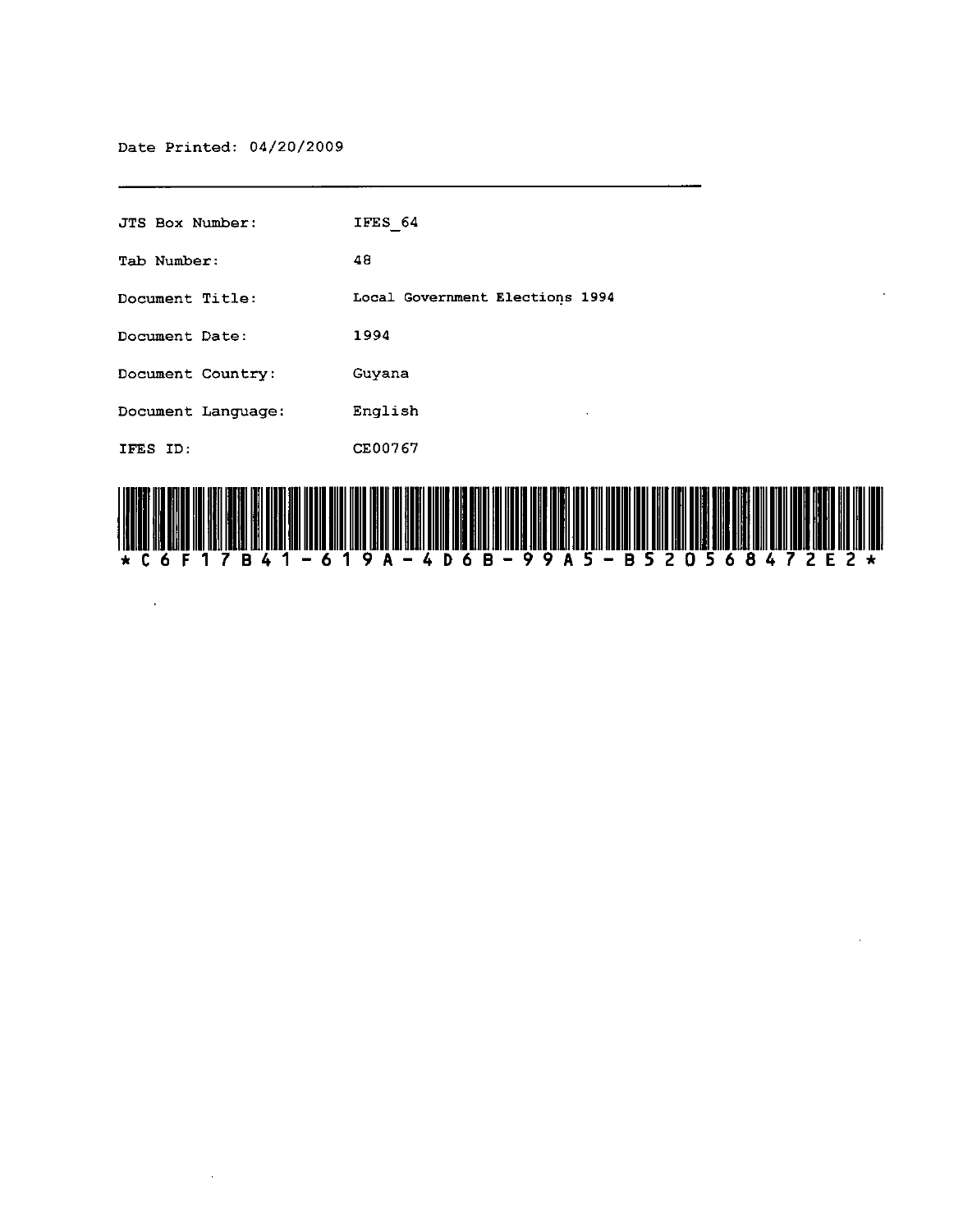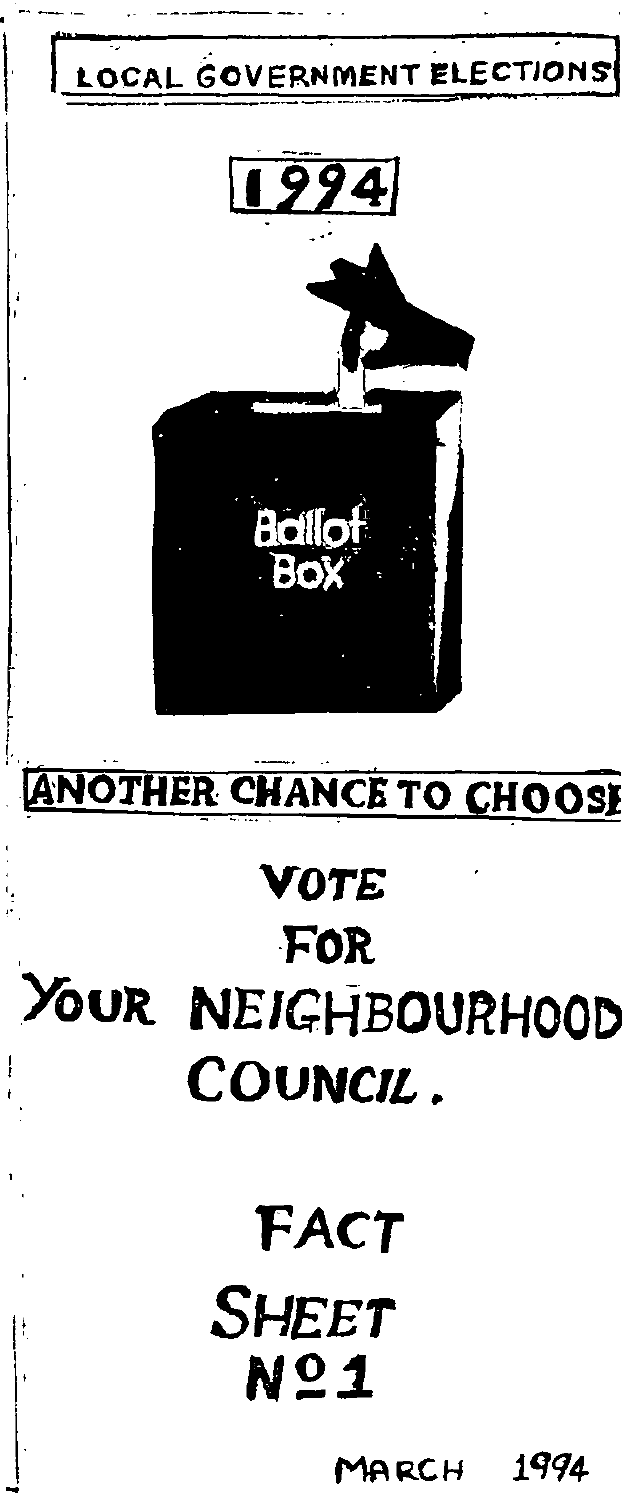| . .<br>I | × |  |
|----------|---|--|
|          |   |  |

## **HISTORICAL SKETCH**

Ex slaves pooled their savings to buy estates to enjoy the plessure of ownership and free themselves from the physical domination of the planters. Estates became villages e.g. Victoria. Buxton Beterverwagting. Danielstown, Aberdeen, Litchfield, Rose Hall etc. I

Thas early village system was managed by a committee system.  $/$ Committees were elected by villagers including women as early as 1845.

The Local Government System in GuYana was formally accepted by the Colonial Government in 1845 - an ordinance established a 1859 A Board for drainage and Board of Commissioners for Roads and Bridges; sanitary purposes was formed 1892 - The Village ordinance granted Local Self Government;<br>1907 - The Public Health Ordi - The Public Health Ordinance tlas passed; 1932 - The District Commissioner system was created to guide Village Administration;  $1935$  - An ordinance was passed to 1egaiise and improve the system of Elections. THE MARSHALL SURVEY - 1955 Dr A. H. Marshall appointed by the B.G. Constitution Commission recommended. 1 - A one tier system of Local Government 2 - That the Local Government Board

- be abolished
- 3 That the entirs coast land including Sugar Estates should come under Local Government
- 4 Yhe introduction of District Councils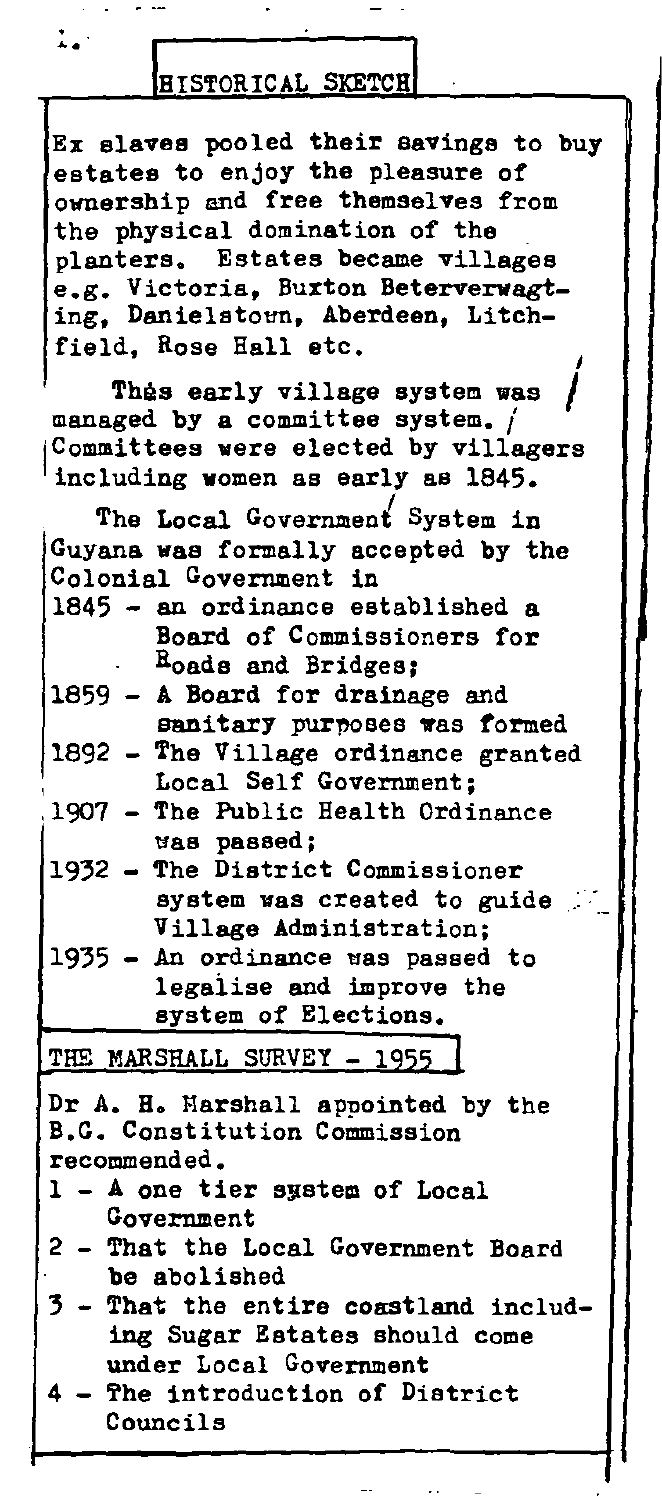- Registration for voting should not depend upon the possession of "Title. "

6 - Greater suse should be made of the Committee system.

Dr A.H. Marshall's comprehensive report was formally accepted in 1964. It was known as the Marshall Plan. By 1972 the valuation for Rating purposes Act was passed (1969) and the Local Government Board was abolished (1972).

The Municipal & District Councils Act 1970 regulates the functions of all Local Government Councils. LOCAL DEMOCRATIC ORGANS!

The 1980 Constitution stipulates in Article 71 that "Local Government, as a vital aspect of Socialist Democracy, should be so organised as to involve as many people as possible in the task of managing and developing the community in which they live."

. The Regional System was devised to give impetys to the mobilisation of "as many people as possible."

,. i I

'I ...

GuYana Was divided in 10 Regions and a Local Authority Council - The Regional Democratic Council is elected to admini ster the Affairs of each  $Region - excluding the towns.$ 

 $\mathbf{I}$ 

 $\parallel$ 

A Region is further subdivided into Sub-Regions into Districts into Communities into Neighbourhoods into ; People's Cooperative Units. , ~ , 1

The Neighbourhood Unit ( Subdivision) is the most closely related unit to the traditional Local Authority. Units dalled Village or Districts. ا<br>ا

According to the Law L.D.O. Act No. 12 of 1980 Section 6. Bach Local Democratic Organ and the members and officers within its area shall have the duty

a - To maintain and protect public property;

 $b - T_0$  protect and improve the physica. **environment;**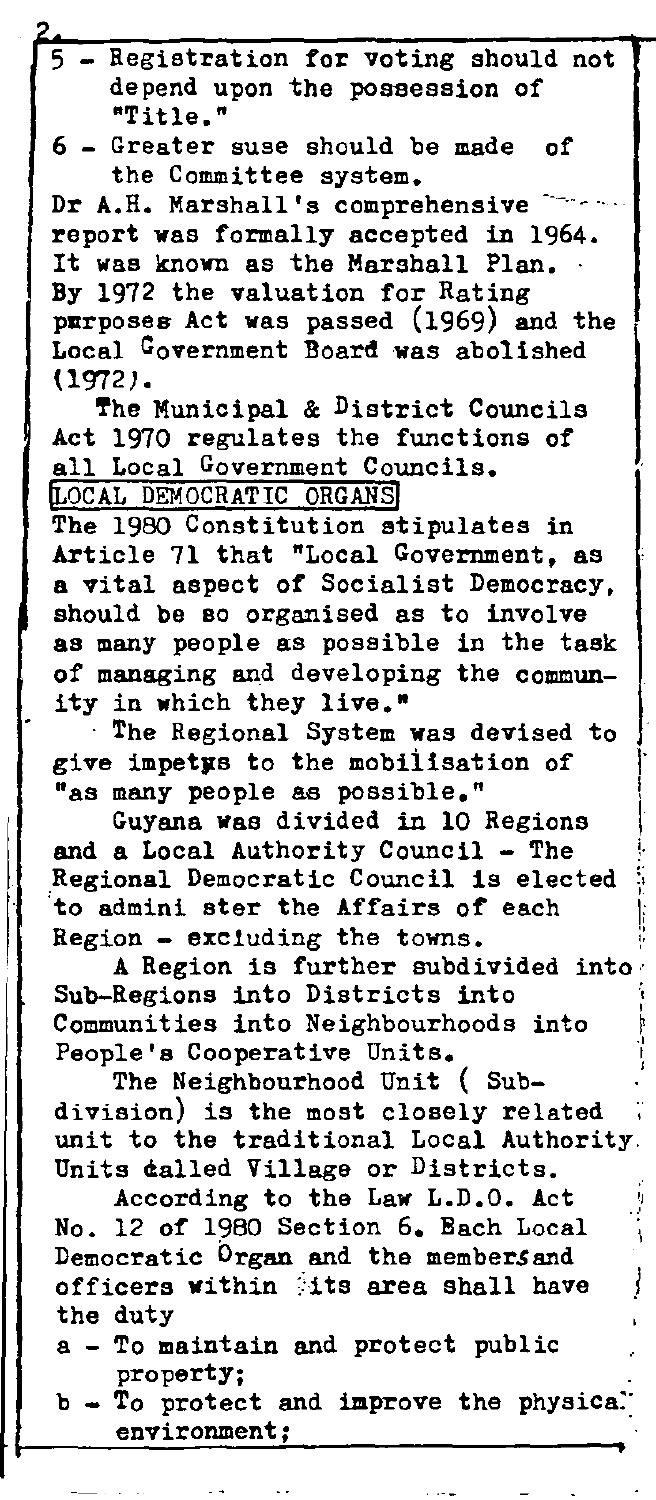|                                 | 3.                                     |  |  |
|---------------------------------|----------------------------------------|--|--|
|                                 | c - to improve working and living      |  |  |
|                                 | conditions:                            |  |  |
|                                 | d - to stimulate economic activities   |  |  |
|                                 | and improve production and             |  |  |
|                                 | efficiency:                            |  |  |
|                                 | e - To promote the social and          |  |  |
|                                 | cultural life of people;               |  |  |
|                                 | f - to raise the leval of civic        |  |  |
|                                 | consciousness;                         |  |  |
|                                 | $g$ - to preserve law and order;       |  |  |
|                                 | h - to consolidate socialist legality  |  |  |
|                                 | i - to safeguard the rights of the     |  |  |
|                                 | people; and                            |  |  |
|                                 | j - to give advice, encouragement and  |  |  |
|                                 | support to the people in their         |  |  |
|                                 | daily activities and to give           |  |  |
|                                 | leadership by example.                 |  |  |
|                                 | The Local Democratic Organs (Area)     |  |  |
|                                 | (Amendment) Order 1994 provides for    |  |  |
|                                 | the neighbourhood Democratic Council   |  |  |
|                                 | to be the primary Local Bovernment     |  |  |
|                                 | Authority similar to and with powers   |  |  |
| conferred on a Village/District |                                        |  |  |
|                                 | Council by the Local Government Act    |  |  |
|                                 | Cap. 28:02.                            |  |  |
|                                 | The Towns and Neighbourhoods due       |  |  |
|                                 | for elections are listed over leaf and |  |  |
|                                 | show the number of Councillors.        |  |  |
|                                 | A list of Candidates not less          |  |  |
|                                 | than the seats on a council and not    |  |  |

: exceeding 10 more of that number may<br> $\frac{1}{2}$  be submitted by 50 = 60 persons wish. be submitted by  $50 - 60$  persons wishing to contest the elections in any Neighbourhood or Town.

Based on the number of popular votes regeived, seats will be allocated to parties/groups that contested. The Representative of the List of Candidates will name the candidates to take up the seats allocated.

y.

/.

..

The council at the first sitting will elect it's Chairman and Vice Chairman for a Neighbourhood Democratic Council and the Mayor and Deputy Mayor for a Town.

Each of these councils will ... manage its own affairs but will come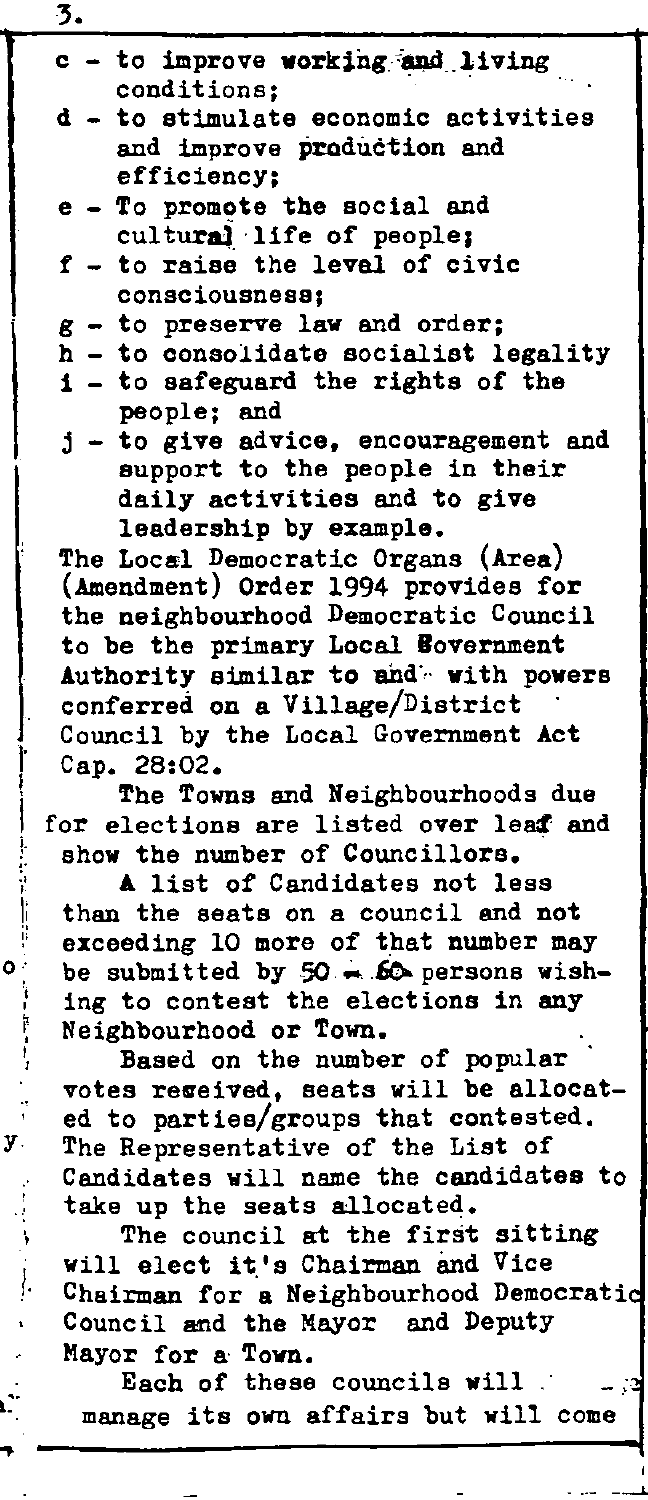under the supervision and parview of the Minister responsible 'for Local Democratic Organs through the Regional Democratic Councils

This arrangement is expected to promote continuity, y of purpose and an orderly development process complementing'Central Government activities and programmes.

In effect, the objectives of the new system of Local Democracy should:

- 1 revolutionise our economy and society:
- $2$  remove the remaining traces and incidence of poverty and e exploitation;
- build a new system and state in place of the old which has proved inadequate and
- develop Guyana into a prosperous. and just society where the people's welfare and happiness are transcendental.

With those stated objectives, the organisation of the Local Government System is expected to "create self-' reliance, productive and prosperous, communities of people who understand the nature of national development and accept individusl and collective responsibility for the task.

-'---\_.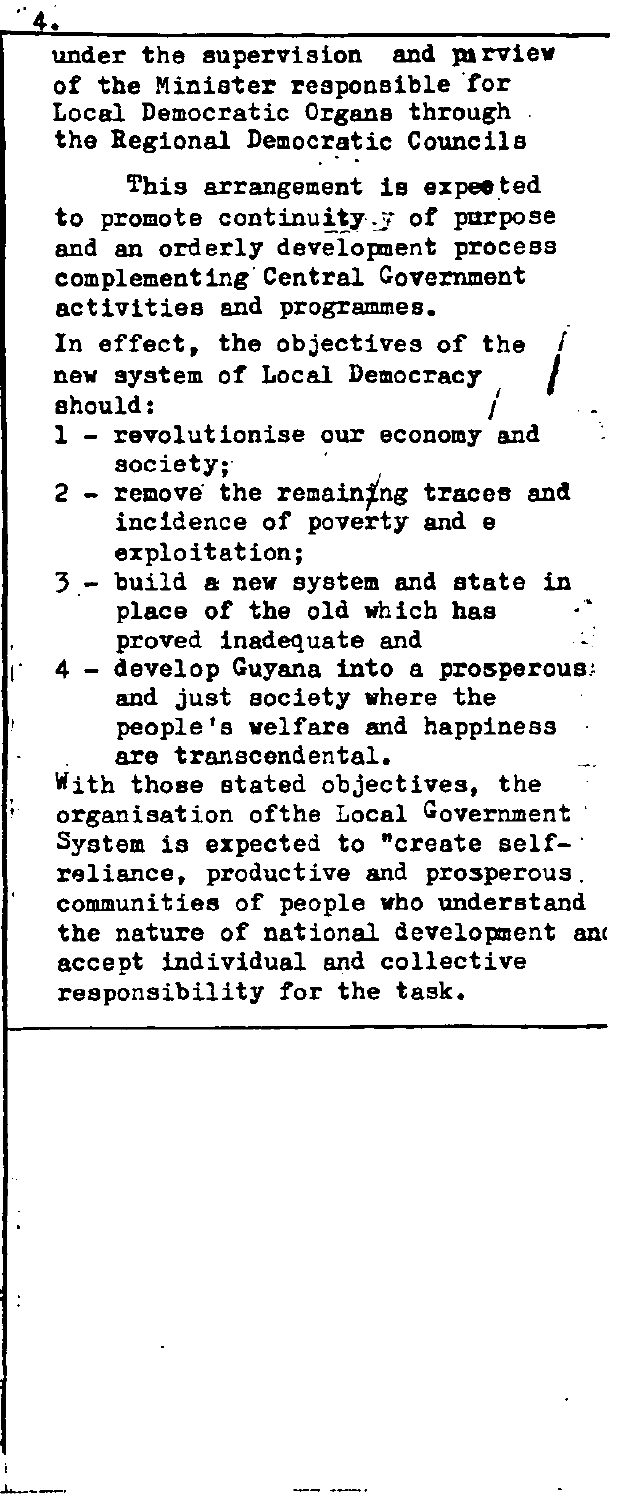## REIGHBOURHOOD DEMOCRATIC COUNCILS

 $\omega_{\rm{c}}$  ,  $\omega_{\rm{c}}$ 

 $\sim$   $\sim$ 

:;-

I ! ,  $\cdot$  $, \, \cdot$ 

Į

 $\frac{1}{2} \left( \frac{1}{2} \right)^2 + \frac{1}{2} \left( \frac{1}{2} \right)^2 + \frac{1}{2} \left( \frac{1}{2} \right)^2$ 

I f  $\begin{bmatrix} 1 \\ 1 \end{bmatrix}$ 

T.

 $\ddot{\ddot{\cdot}}$ 

 $\frac{1}{2}$ ļ j

(18) (18) (18) .  $(15)$  |  $\frac{1}{3}$ (18) (18) (18) (18) (18) (18) (18) (18) (18) (15) (18) (18) (18) (18) (18) (12) (18)

| Port Kaituma, Matthew's Ridge | (18)              | Zeelust/ <sup>R</sup> osignol | (18)               |
|-------------------------------|-------------------|-------------------------------|--------------------|
| Arakaka                       |                   | Balirmont/Gelderland          | (18)               |
| Mabaruma/Kumaka/Hosororo      | (18)              | Enfield/New Deo Park          | (18)               |
| Charity/Urasara               | (18)              | Kintyre/No. 37 or Borlam      | (15)               |
| Evergreen/Paradise            | $\left(18\right)$ | Gibralter/Fyrish              | (18)               |
| Aberdeen/Zorg-en-Vlygt        | (18)              | Ordnance Fort Island/No. 38   | (18)               |
| Annandale/Riverstown          | (18)              | Cane Field/Enterprise         | 18)                |
| Good Hope/Pomona              | $\mathbf{19}$     | Kilcoy/Hampshire              | [18]               |
| Wakenaam                      | $\mathbf{(18)}$   | Port Mourant/John             | $\left(18\right)$  |
| Leguan                        | $\left(18\right)$ | Bloomfield/Whim               | 18)                |
| Mora/Parika                   | (15)              | Lancaster/Hogstye             | 18)                |
| Hydronie/Good Hope            | (12)              | Adventure/No. 28 or Bush Lot  | (18                |
| Greenwich Park/Vergenoegen    | (15)              | Maida/Tarogie                 | $\left(18\right)$  |
| Tuschen/Uitvlugt              | (18               | Macedonia/Joppa               | $\mathbf{15}$      |
| Stewartville/Cornelia Ida     | $\left(18\right)$ | <b>Black Bush Polder</b>      | $\mathbf{18)}$     |
| Hauge/Blankenburg             | (15)              | No. 52/No. 74                 | $\left(18\right)$  |
| La Jalousie/Nouvelle Flanders | (18)              | Good Hope/No. 51              | (18)               |
| Best/Klien Pouderoyen         | (18)              | Crabwood Creek/Molseon        | (18)               |
| Malgre Tout/Meer-Zorgen       | (15)              | <b>Bartica</b>                | (18)               |
| La Grange/Nismes              | (18)              | Ireng/Satariwau               | (12)               |
| Canals Polder                 | $\left(18\right)$ | Kwakwani                      | (18)               |
| Toevlugt/Patentia             | (18)              |                               |                    |
| Soesdyke/Huist Coverden       | $\left(18\right)$ |                               |                    |
| Caledonia/Good Success        | (18)              |                               |                    |
| Golden Grove/Diamond Place    | (18)              | <b>TOWNS</b>                  |                    |
| Moaha/Arcadia                 | 18)               |                               |                    |
| Little Diamond/Herstelling    | (18)              | Georgetown                    | (30)               |
| Ramsburg/Eccles               | (18)              | New Amsterdam                 | (15)               |
| Industry/Plaisance            | (18)              | Linden                        | 20)                |
| Better Hope/La Bonne          |                   | Corriverton                   | $\left( 15\right)$ |
| Intention                     | (18)              | Rose Hall                     | (12)               |
| Beterverwagting/Triumph       | 18)               | Anna Regina                   | (15)               |
| Mon Repos/La Reconnaissance   | 18)               |                               |                    |
| Buxton/Foulis                 | 18)               |                               |                    |
| Enmore/Hope                   | 18)               |                               |                    |
| Haslington/Grove              | 18)               |                               |                    |
| Unity/Vereeniging             | $ 18\rangle$      |                               |                    |
| <b>Uane Grove</b>             | 18)               |                               |                    |
| Woodlands/Farm                | 18)               |                               |                    |
| Hamlet/Chance                 | $ 12\rangle$      |                               |                    |
| Mahaicony/Abary               | $ 18\rangle$      |                               |                    |
| Profit/Rising Sun             | 15)               |                               |                    |
| Sea Field/Tempe               | $\left(15\right)$ |                               |                    |
| Union/Naarstigheid            | (18)              |                               |                    |
| Bath/Woodley Park             | (18)              |                               |                    |
| Woodlands/Bel Air             | (18)              |                               |                    |
|                               |                   |                               |                    |